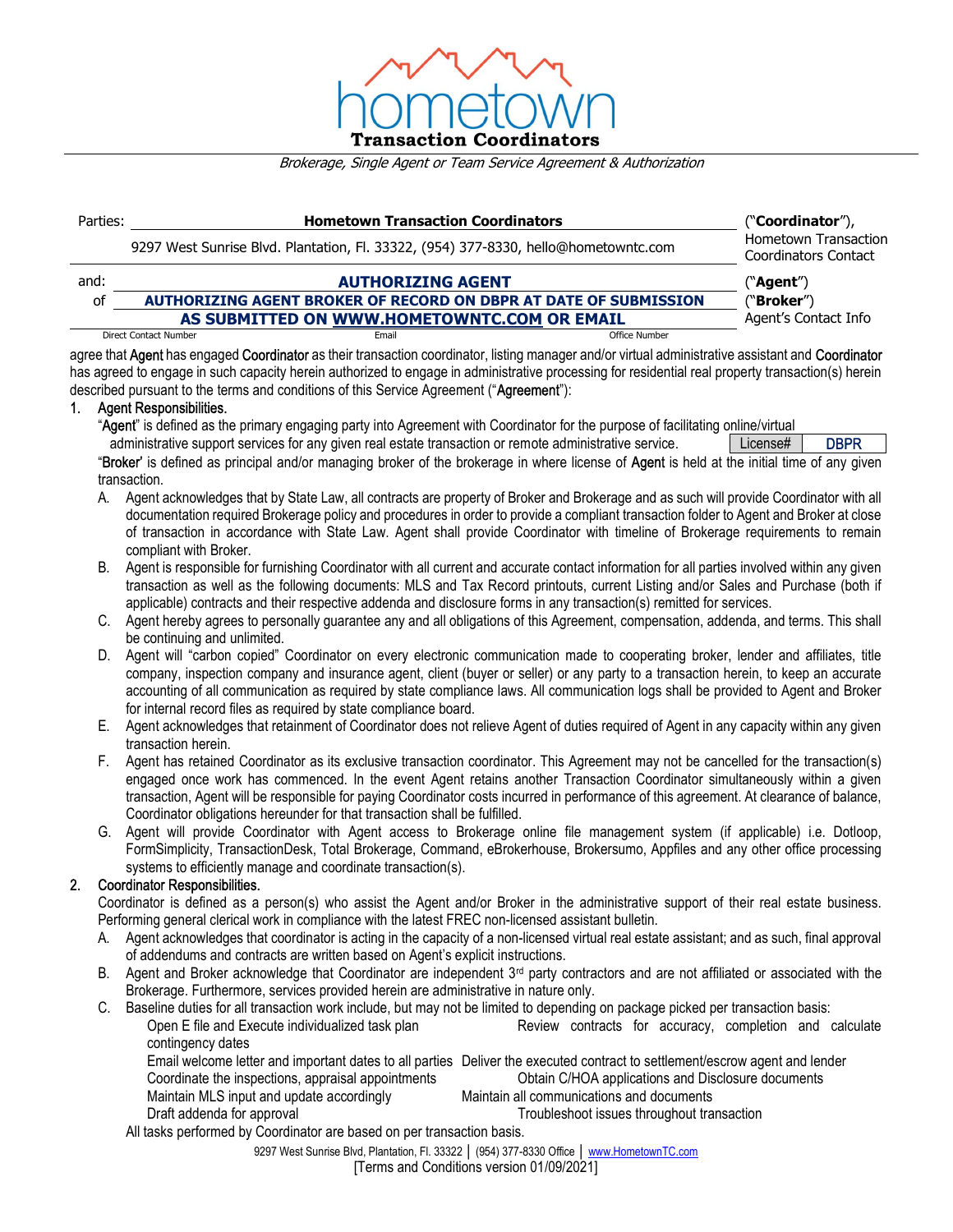

Brokerage, Single Agent or Team Service Agreement & Authorization

## 3. Storage and Access and Ownership of documents and files

- A. Client contact information is the exclusive property of Agent, all efforts to safeguard information will be made by Coordinator.
- B. Contract documents are the exclusive property of Broker, contracts and communications log will be provided to Agent and Broker upon request at close of transaction in compliance with state laws.
- C. Storage of Documents and communication will be provided for a period of 3 months additional storage time may be acquired for a fee of \$5/year for no more than 5 years.
- D. File access will be provided to Agent and Broker download via weblink upon request.

## 4. Payment and Compensation

- A. Contract to Close Service Fee is a non-refundable fee that is due payable within 24 hours from closing of transaction(s); if a transaction does not close, fee will not be collected. Service fee encompasses administrative, research/development, Coordinator and third-party vendor fees associated with services rendered.
	- \$295.00 Buyer OR Seller/\$495.00 Buyer AND Seller (Dual Rep)
	- II. Gold Standard \$395.00 Buyer OR Seller/\$595.00 Buyer AND Seller (Dual Rep)
	- III. Platinum Concierge \$495.00 Buyer OR Seller/\$695.00 Buyer AND Seller (Dual Rep)
- B. Payment is due from Agent at closing a credit card will be placed on-file:

# **Contact details**

| First name             | Last name   |                                                   |                       |
|------------------------|-------------|---------------------------------------------------|-----------------------|
| Email                  |             |                                                   |                       |
|                        |             |                                                   |                       |
| <b>Billing details</b> | <b>VISA</b> | <b>MILICAN</b><br>Credit, Debit and Prepaid Cards |                       |
| Card number            | MM/YY       | CVV                                               | <b>DISCOVER</b><br>ි) |

- C. Payment is Paid at Closing: Agent and Broker will authorize Closing/Settlement agent (via "Commission Disbursement Authorization" or "Same Day Pay" form signed by Broker or authorizing party in the brokerage) to disburse to Coordinator at closing a check/wire made payable to Hometown Transaction Coordinators in the amount that is due per transaction. Commission Disbursement Authorization will be made available to Closing/Settlement agent at least 5 calendar days before scheduled closing of any given transaction.
- D. If Agent fails to perform its obligations owing to Coordinator, Coordinator may deliver written notice to Broker and upon receipt of such notice, the Broker agrees to deduct from all current and future commissions payable to Agent directly to Coordinator until amounts owing by Agent to Coordinator are satisfied in full.
- E. If a "Contract to Close" transaction fails to settle/close, the full fee for that transaction will be waived as per advertised No Close Guarantee.
- F. If Agent requests that Coordinator's work ceases before closing, full fee is due immediately. In the event payment is not received within timely fashion please refer to article 4-H.
- G. Auxiliary Services (Billable Hours): Coordinator provides the following ad-hoc services packages which are invoiced and paid upon receipt. The following services are not a part of HometownTC No Close Guarantee. Services are due upon invoice and will not be delivered until payment is received.
	- I. Administrative Assistant Bundles
		- 3 Month Bundle, 10 hours per month \$ 900.00
		- 3 Month Bundle, 20 hours per month \$1,200.00
	- II. Listing Management
		- MLS Go Live: \$45.00
		- Gold Standard: \$175.00
		- Platinum Marketing: \$275.00
		- List2Lease: \$275.00
		- Add-on features:
			- Feedback & Follow-up, \$180.00 (30-Day Campaign)
			- Listing Compliance Only, \$75.00

9297 West Sunrise Blvd, Plantation, Fl. 33322 | (954) 377-8330 Office | www.HometownTC.com [Terms and Conditions version 01/09/2021]